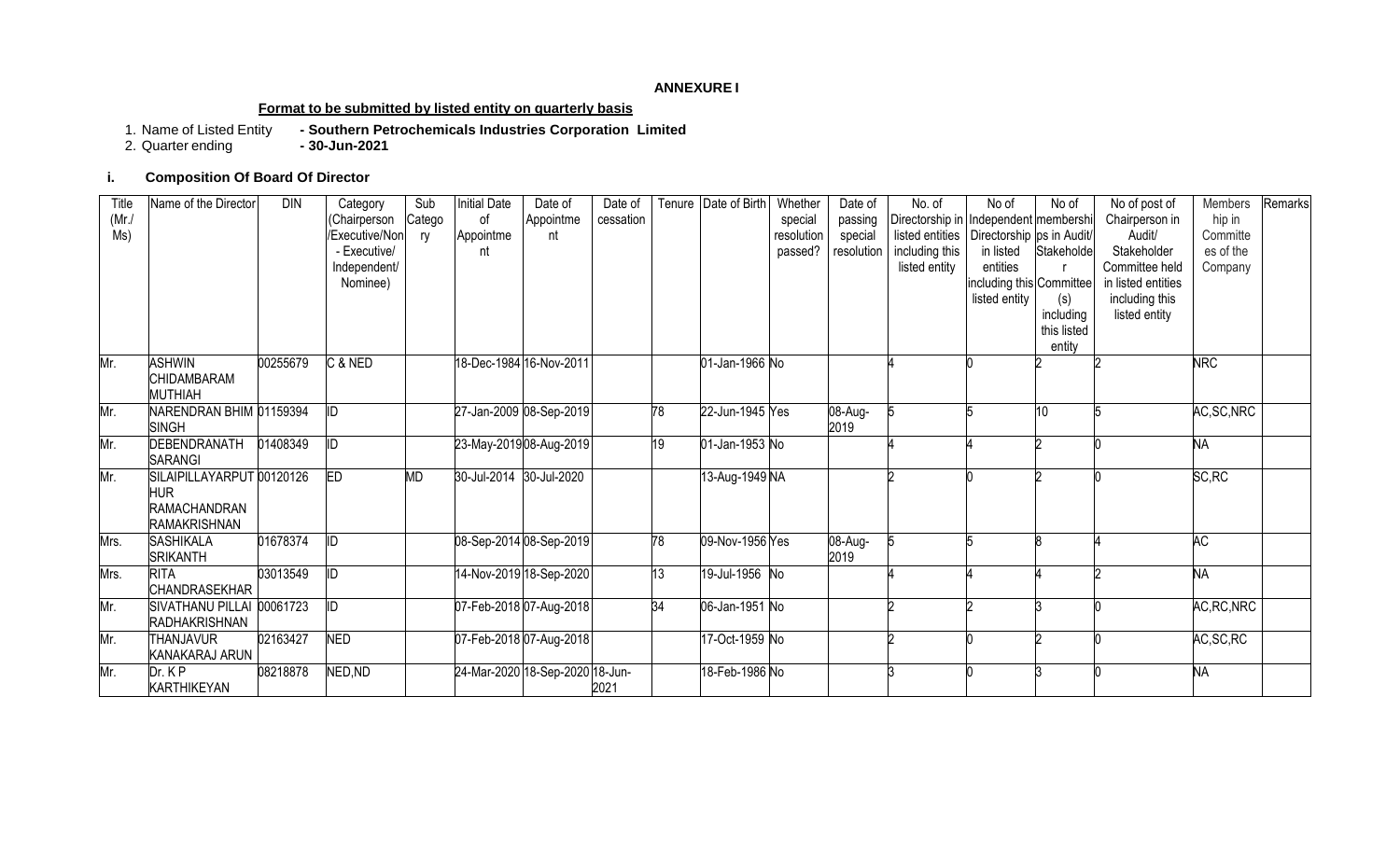| Company Remarks             |     |
|-----------------------------|-----|
| Whether Regular chairperson | Yes |
| appointed                   |     |
| Whether Chairperson is      | No  |
| related to MD or CEO        |     |

## **ii. Composition of Committees**

## **a. Audit Committee**

| Sr.               | Name of the Director       | Category   | Chairperson/Membership | Appointment | Cessation |
|-------------------|----------------------------|------------|------------------------|-------------|-----------|
| No.               |                            |            |                        | Date        | Date      |
|                   | NARENDRAN BHIM SINGH       | ID         | Member                 | 27-Jan-2009 |           |
|                   | <b>SASHIKALA SRIKANTH</b>  | ID         | Chairperson            | 06-Aug-2015 |           |
| $\mathbf{\Omega}$ | <b>SIVATHANU PILLAI</b>    | ID         | Member                 | 01-Apr-2019 |           |
|                   | <b>RADHAKRISHNAN</b>       |            |                        |             |           |
|                   | <b>THANJAVUR KANAKARAJ</b> | <b>NED</b> | Member                 | 07-Feb-2018 |           |
|                   | <b>ARUN</b>                |            |                        |             |           |

| Remarks<br>Company         |     |
|----------------------------|-----|
| Whether<br>Permanent       | Yes |
| chairperson<br>i appointed |     |

# **b. Stakeholders Relationship Committee**

| Sr. | Name of the Director       | Category   | Chairperson/Membership | Appointment   | Cessation |
|-----|----------------------------|------------|------------------------|---------------|-----------|
| No. |                            |            |                        | Date          | Date      |
|     | NARENDRAN BHIM SINGH       | ID         | Chairperson            | 27-Jan-2009   |           |
|     | <b>SILAIPILLAYARPUTHUR</b> | ED.        | Member                 | $18-May-$     |           |
|     | <b>RAMACHANDRAN</b>        |            |                        | 2017          |           |
|     | <b>RAMAKRISHNAN</b>        |            |                        |               |           |
| 3   | THANJAVUR KANAKARAJ        | <b>NED</b> | Member                 | $01-Apr-2019$ |           |
|     | <b>ARUN</b>                |            |                        |               |           |

| Company Remarks          |     |
|--------------------------|-----|
| <b>Whether Permanent</b> | Yes |
| chairperson appointed    |     |

### **c. Risk Management Committee**

| Sr.<br>No. | Name of the Director       | Category   | Chairperson/Membership | Appointment<br>Date | Cessation<br>Date |
|------------|----------------------------|------------|------------------------|---------------------|-------------------|
|            | <b>SILAIPILLAYARPUTHUR</b> | ED.        | Member                 | 14-Nov-2014         |                   |
|            | <b>RAMACHANDRAN</b>        |            |                        |                     |                   |
|            | <b>RAMAKRISHNAN</b>        |            |                        |                     |                   |
| 2          | SIVATHANU PILLAI           | ID         | Chairperson            | $17-May-$           |                   |
|            | <b>RADHAKRISHNAN</b>       |            |                        | 2018                |                   |
| 3          | THANJAVUR KANAKARAJ        | <b>NED</b> | Member                 | 07-Feb-2018         |                   |
|            | <b>ARUN</b>                |            |                        |                     |                   |

| Company Remarks          |     |
|--------------------------|-----|
| <b>Whether Permanent</b> | Yes |
| chairperson appointed    |     |

## **d. Nomination and Remuneration Committee**

| Sr. | Name of the Director    | Category   | Chairperson/Membership | Appointment   | Cessation |
|-----|-------------------------|------------|------------------------|---------------|-----------|
| No. |                         |            |                        | Date          | Date      |
|     | NARENDRAN BHIM SINGH    | ID         | Chairperson            | 27-Jan-2004   |           |
|     | <b>SIVATHANU PILLAI</b> | ID         | Member                 | $01-Apr-2019$ |           |
|     | <b>RADHAKRISHNAN</b>    |            |                        |               |           |
|     | ASHWIN CHIDAMBARAM      | $C \&$     | Member                 | 28-May-2014   |           |
|     | <b>MUTHIAH</b>          | <b>NED</b> |                        |               |           |

| Company Remarks          |     |
|--------------------------|-----|
| <b>Whether Permanent</b> | Yes |
| chairperson appointed    |     |